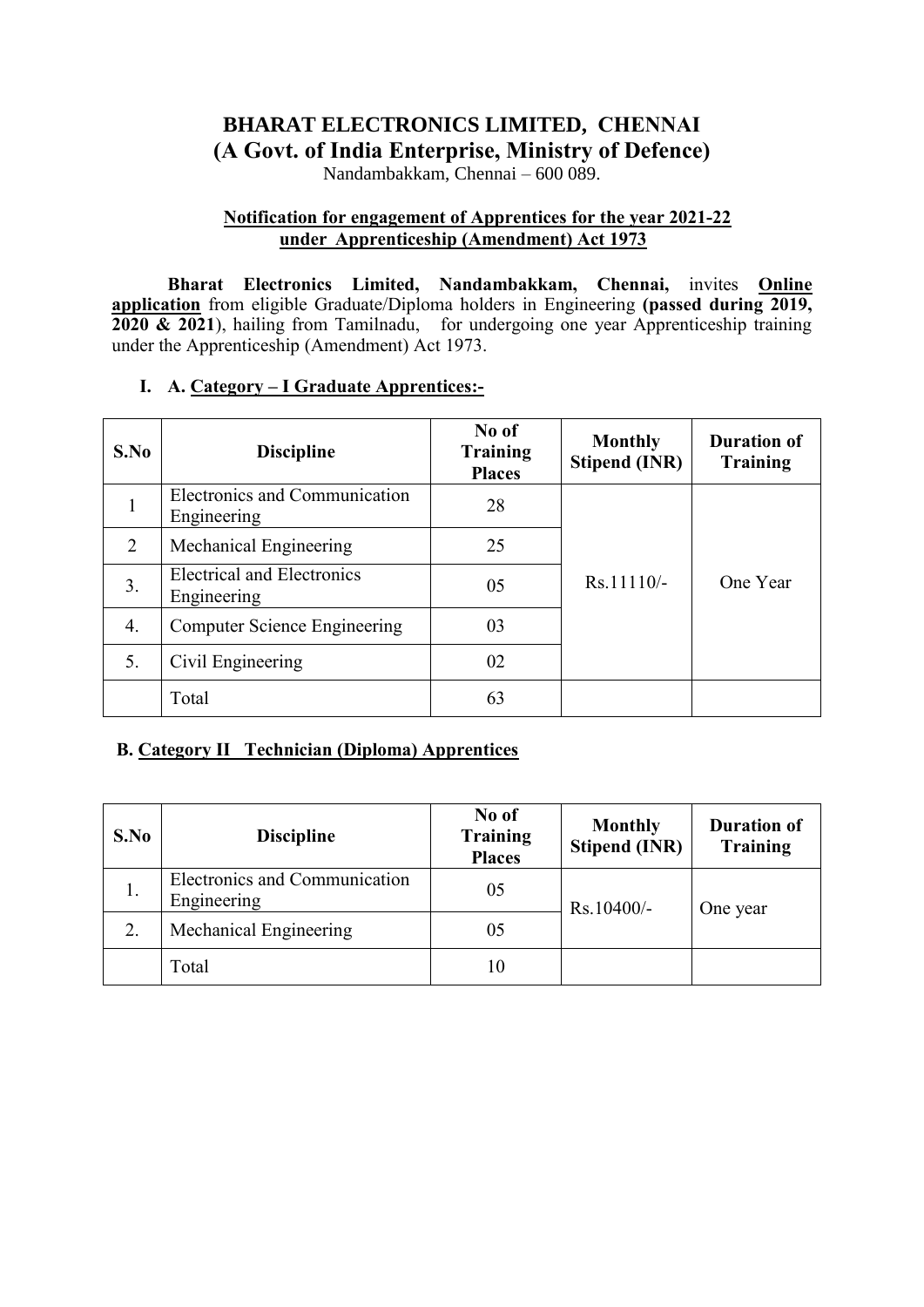## **II. MINIMUM EDUCATIONAL QUALIFICATIONS:**

## **A. Category – I Graduate Apprentices:-**

- A Degree in Engineering or Technology granted by a Statutory University in relevant discipline.
- A Degree in Engineering or Technology granted by an Institution empowered to grant such degree by an Act of Parliament in relevant discipline.
- Graduate examination of Professional bodies recognized by the State Government or Central Government as equivalent to above.

## **B. Category – II Technician (Diploma) Apprentices:-**

- A Diploma in Engineering or technology granted by a State Council or Board of Technical Education established by a State Government in relevant discipline.
- A Diploma in Engineering or Technology granted by a University in relevant discipline.
- A Diploma in Engineering and Technology granted by an Institution recognised by the State Government or Central Government as equivalent to above.

## III. **AGE:**

Age limit will be followed as per Apprenticeship Rules.

## IV. **RESERVATION OF VACANCIES:**

Guidelines under Apprentices Act on Reservation for SC/ST/OBC/PwD will be followed. Those who are claiming reservation under SC/ST/OBC/PwD shall provide certificate as per Government standard format, failed which their claim for reservation will be considered as 'General' category only. If BC/MBC candidates claiming OBC (Non creamy layer) category, they should bring OBC (NCL) certificate as per the approved (OBC - NCL) format from the certificate issuing authority.

## V. **MINIMUM PHYSICAL STANDARDS**:

As prescribed in Clause 4 of the Apprenticeship Rule 1992, and amendments thereof if any.

### VI. **DURATION OF TRAINING:**

The duration of Apprenticeship training will be for a period of one year as per Apprenticeship (Amendment) Act 1973.

## VII. **PREVIOUS TRAINING/EXPERIENCE**:

 Candidates who have already undergone or are currently undergoing apprenticeship under Apprenticeship (Amendment) Act 1973, and/or having one year or more experience are **not eligible to apply**.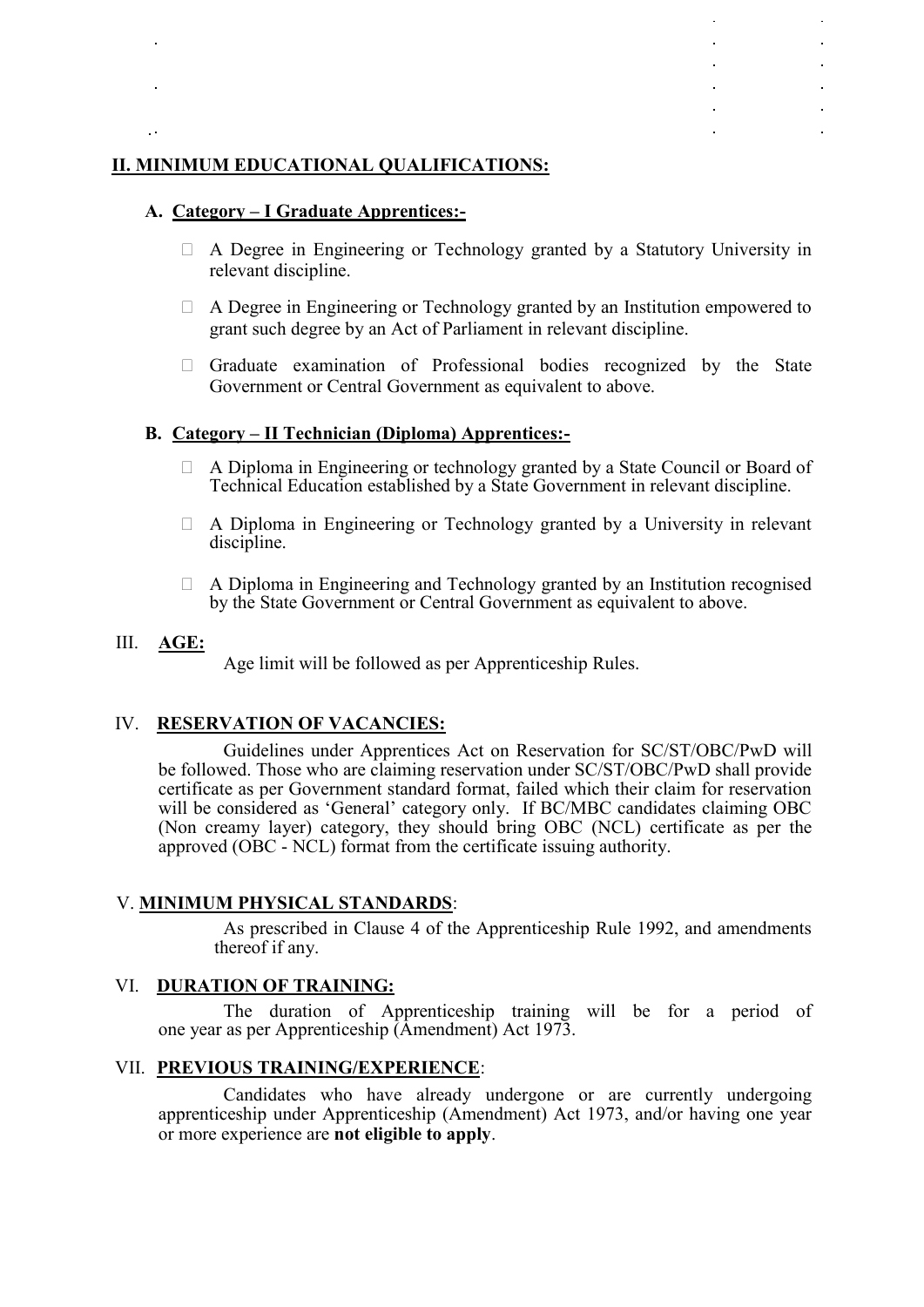## VIII. **SELECTION PROCEDURE:**

 Board of Apprenticeship Training (SR) is interested with the task of preparation of shortlist from the online application data. Shortlisting of candidates will be done based on the percentage of marks obtained in the basic prescribed qualification as applicable to the respective disciplines. Shortlisted candidates shall be intimated through their registered Email id. Shortlisted candidates have to appear for Certificate Verification at Chennai.

# IX. **PROCEDURE FOR REGISTRATION AND SUBMISSION OF APPLICATION IN BHARAT ELECTRONICS LIMITED, NANADAMBAKKAM, CHENNAI – 6000089. (ESTABLISHMENT USER ID:** STNCHC000032**)**

| For students who have already enrolled in<br>the National Web Portal and having login<br>details                                                                                                                                                                                | For students who have not so far enrolled<br>in the National Web Portal                                                                                                                                                                                                                                                                                                                                                                                               |  |  |
|---------------------------------------------------------------------------------------------------------------------------------------------------------------------------------------------------------------------------------------------------------------------------------|-----------------------------------------------------------------------------------------------------------------------------------------------------------------------------------------------------------------------------------------------------------------------------------------------------------------------------------------------------------------------------------------------------------------------------------------------------------------------|--|--|
| <b>Please note: After verification of student</b>                                                                                                                                                                                                                               | Step 1:                                                                                                                                                                                                                                                                                                                                                                                                                                                               |  |  |
| enrolment by BOAT (SR), a student can                                                                                                                                                                                                                                           | a. Go to <u>www.mhrdnats.gov.in</u>                                                                                                                                                                                                                                                                                                                                                                                                                                   |  |  |
| able to login and apply                                                                                                                                                                                                                                                         | b. Click Enroll                                                                                                                                                                                                                                                                                                                                                                                                                                                       |  |  |
|                                                                                                                                                                                                                                                                                 | c. Complete the application form                                                                                                                                                                                                                                                                                                                                                                                                                                      |  |  |
| Step 1:                                                                                                                                                                                                                                                                         | d. A unique Enrolment Number for each                                                                                                                                                                                                                                                                                                                                                                                                                                 |  |  |
| a. Login<br>b. Click Establishment Request Menu<br>c. Click Find Establishment<br>d. Upload Resume<br>e. Choose Establishment name<br>f. Type "BHARAT ELECTRONICS<br><b>LIMITED</b> " and search<br>g. Select the State as TAMILNADU<br>h. Click apply<br>i. Click apply again. | student will be generated.<br>Please note: Please wait for at least one day<br>for enrollment verification and approval.<br>After this student can proceed to Step 2.<br>Step $2:$<br>a. Login<br>b. Click Establishment Request Menu<br>c. Click Find Establishment<br>d. Upload Resume<br>e. Choose Establishment name<br>f. Type "BHARAT ELECTRONICS<br><b>LIMITED</b> " and search<br>g. Select the State as TAMILNADU<br>h. Click apply<br>i. Click apply again. |  |  |

X **TRAVEL EXPENSES:** No TA / DA will be paid for attending certificate verification.

- XI **BOARDING/LODGING:** No boarding or lodging expenses are admissible
- XII. Upon completion of the Apprenticeship period, **BHARAT ELECTRONICS LIMITED, NANADAMBAKKAM, CHENNAI – 6000089.** shall have no obligation to offer employment to such apprentices nor can an apprentice claim right for employment on the grounds of completion of Apprenticeship.